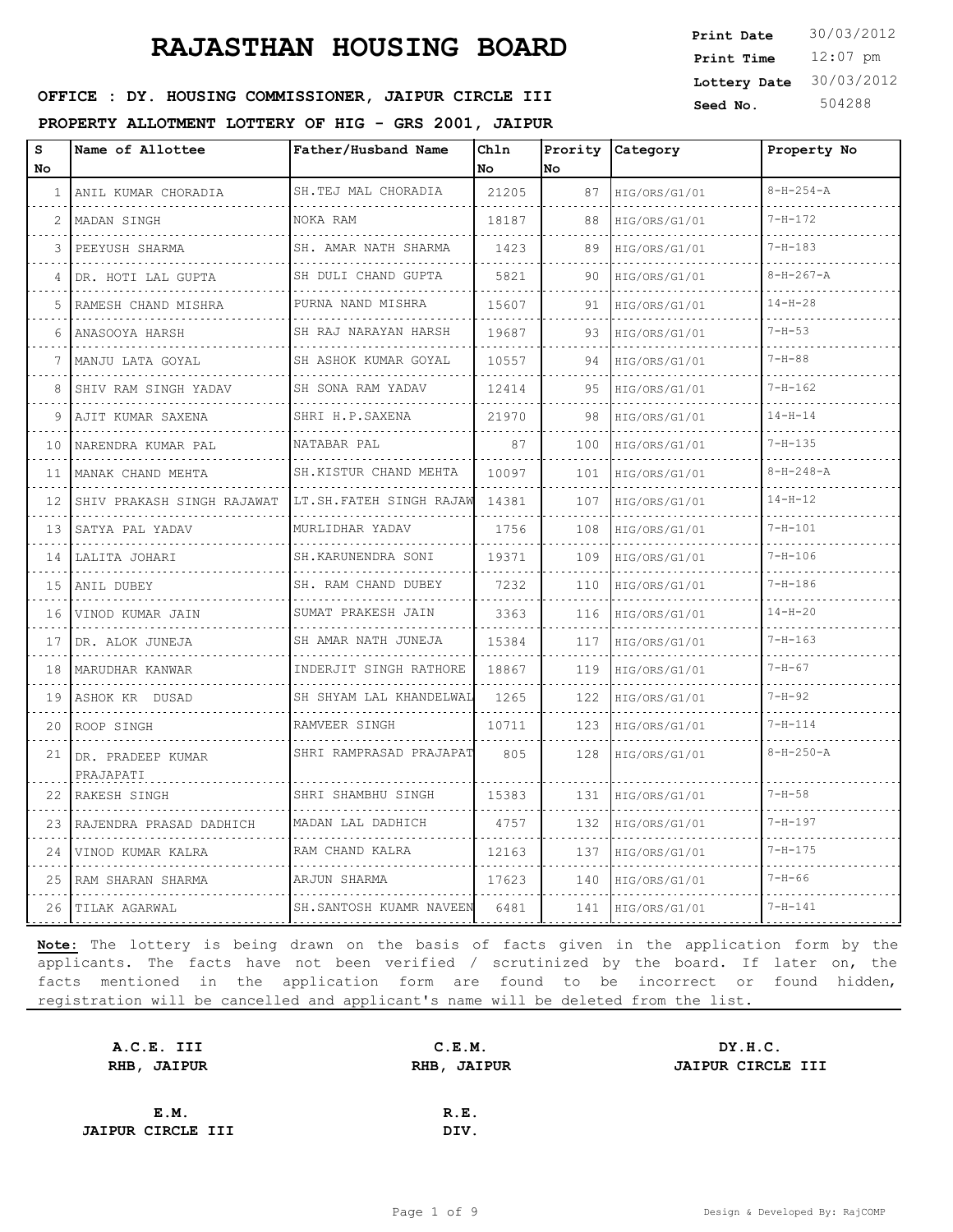12:07 pm **Print Time Print Date**  $30/03/2012$ **Lottery Date** 30/03/2012

#### **SEED OFFICE : DY. HOUSING COMMISSIONER, JAIPUR CIRCLE III** Seed No. 504288

**PROPERTY ALLOTMENT LOTTERY OF HIG - GRS 2001, JAIPUR**

| S<br>No. | Name of Allottee                   | Father/Husband Name                | Chln<br>No | Prority<br><b>No</b> | Category           | Property No       |
|----------|------------------------------------|------------------------------------|------------|----------------------|--------------------|-------------------|
| 27       | VEENA VYAS                         | SHRI D.K. VYAS                     | 23272      | 142                  | HIG/ORS/G1/01      | $7 - H - 54$      |
| .<br>28  | deses de segundar<br>TASNEEM JAFER | .<br>SH.JAFER JAMEEL               | 11422      | 144                  | .<br>HIG/ORS/G1/01 | $7 - H - 211$     |
| 29       | AVADHESH KUMAR SHARMA              | SH.KRISHNA DUTT SHARMA             | 1349       | 145                  | HIG/ORS/G1/01      | $7 - H - 112$     |
| 30       | HARI KRISHAN KHENDALWAL            | BAL KISHAN KHENDALWAL              | 22477      | 146                  | HIG/ORS/G1/01      | $7 - H - 110$     |
| 31       | SHRIKRISHAN AGRAWAL                | RAM SWAROOP GUPTA                  | 19807      | 147                  | HIG/ORS/G1/01      | $7 - H - 63$      |
| 32       | MAHENDRA SINGH                     | SH SHER SINGH                      | 10955      | 150                  | HIG/ORS/G1/01      | $7 - H - 111$     |
| 33       | RAMESH CHAND GUPTA                 | HARICHARAN LAL GUPTA               | 18499      | 153                  | HIG/ORS/G1/01      | $7 - H - 176$     |
| 34       | ALOK KUMAR GUPTA                   | LATE SH. SURESH CHAND              | 6108       | 155                  | HIG/ORS/G1/01      | $7 - H - 59$      |
| 35       | DR LEELA MATHUR/SHALABH<br>MATHUR  | DR SARAD KR MATHUR                 | 17805      | 156                  | HIG/ORS/G1/01      | $7 - H - 152$     |
| 36       | YOGENDER PAL SINGH                 | SH.BHART SINGH                     | 3163       | 157                  | HIG/ORS/G1/01      | $7 - H - 198$     |
| 37       | ATAMA RAM TEKCHANDANI              | LT SH DEUMAL JI                    | 19936      | 158                  | HIG/ORS/G1/01      | $14 - H - 10$     |
| 38       | ASHOK KUMAR PAREEK                 | DR. L N PUROHIT                    | 10496      | 162                  | HIG/ORS/G1/01      | $7 - H - 77$      |
| 39       | GIRDHARI LAL YADAV                 | NATHU RAM YADAV                    | 23036      | 163                  | HIG/ORS/G1/01      | $7 - H - 115$     |
| 40       | VIRENDAR KUMAR & VANITA<br>JAIN    | VIMAL & VIRENDAR KUMAR             | 882        | 165                  | HIG/ORS/G1/01      | $14 - H - 15$     |
| 41       | M.P.GUPTA                          | SH. SHYAM SUNDER GUPTA<br><u>.</u> | 7112       | 167                  | HIG/ORS/G1/01      | $7 - H - 159$     |
| 42       | ARUNESH SHARMA                     | SH DURGA DUT SHARMA                | 21903      | 168                  | HIG/ORS/G1/01      | $7 - H - 154$     |
| 43       | DEVENDRA KUMAR JAIN<br>.           | SH UTTAM CHAND JAIN                | 14846      | 170                  | HIG/ORS/G1/01      | $7 - H - 90$      |
| 44       | GIRISH SHRIMALI                    | BHANWAR LAL SHARMA                 | 3670       | 171                  | HIG/ORS/G1/01      | $7 - H - 107$     |
| 45       | SUBHASH CHAND SHARMA               | SH. SHIV KUMAR SHARMA              | 11579      | 173                  | HIG/ORS/G1/01      | $7 - H - 85$      |
| 46       | MAHENDRA SINGH                     | SH SHANKER LAL                     | 9748       | 176                  | HIG/ORS/G1/01      | $7 - H - 75$      |
| 47       | RAJEEV SARSWAT                     | SH NATTHI LAL SARSWAT              | 854        | 177                  | HIG/ORS/G1/01      | $8 - H - 255 - A$ |
| 48       | RAM AVTAR VERMA                    | SH RAM CHANDAR VERMA               | 5188       | 178                  | HIG/ORS/G1/01      | $7 - H - 73$      |
| 49       | K L MEENA                          | SH BHOLA RAM MEENA                 | 14476      | 179                  | HIG/ORS/G1/01      | $8 - H - 259 - A$ |
| 50       | ANIL KUMAR                         | BHAGAT SINGH                       | 18550      | 185                  | HIG/ORS/G1/01      | $7 - H - 196$     |
|          | 51   KAILASH CHAND MAMODIA         | SH HARI NARAYAN MAMODIA            | 21032      | 191                  | HIG/ORS/G1/01      | $7 - H - 78$      |

| A.C.E. III               | C.E.M.      | DY.H.C.                  |
|--------------------------|-------------|--------------------------|
| RHB, JAIPUR              | RHB, JAIPUR | <b>JAIPUR CIRCLE III</b> |
|                          |             |                          |
| E.M.                     | R.E.        |                          |
| <b>JAIPUR CIRCLE III</b> | DIV.        |                          |
|                          |             |                          |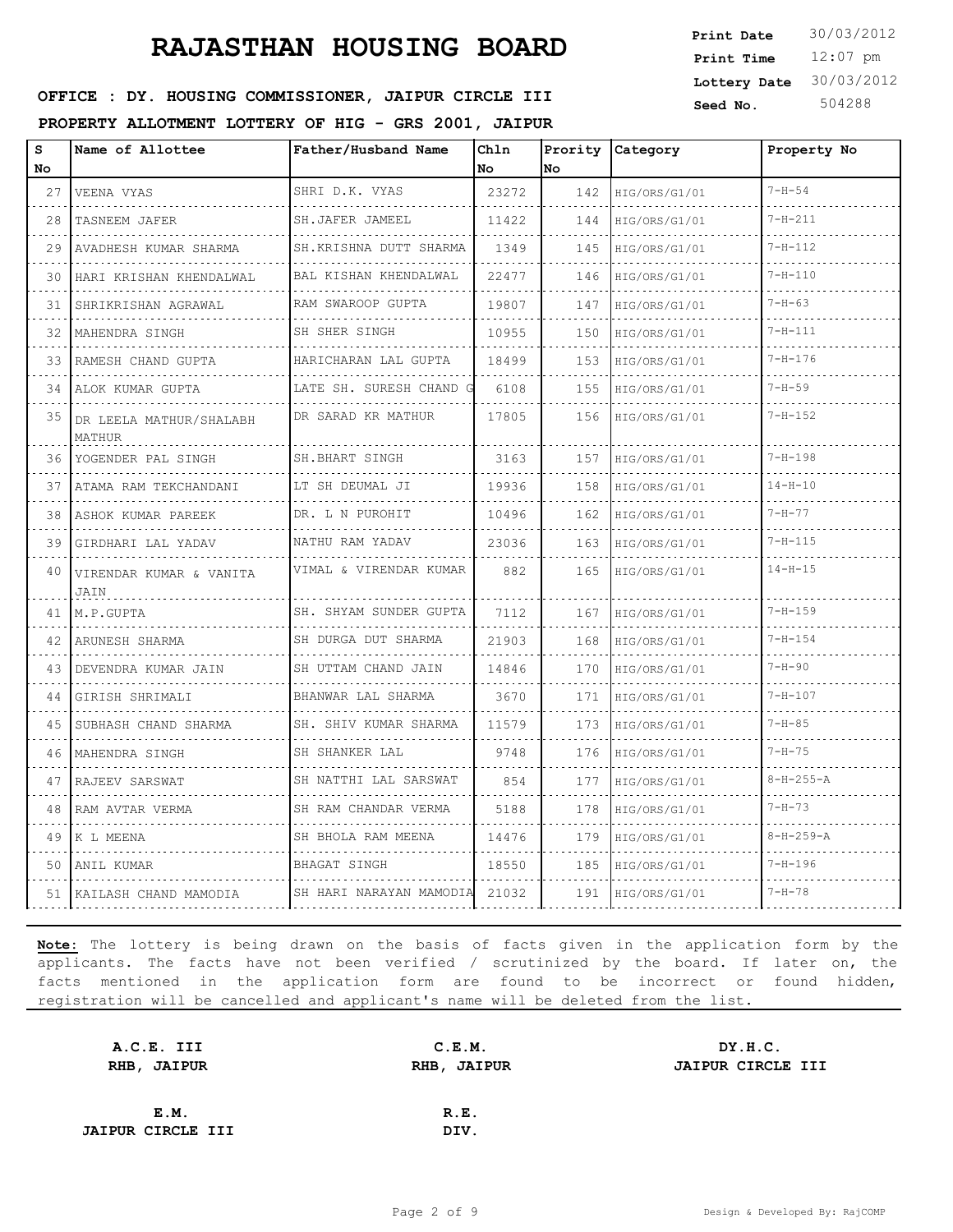12:07 pm **Print Time Print Date**  $30/03/2012$ **Lottery Date** 30/03/2012

#### **SEED OFFICE : DY. HOUSING COMMISSIONER, JAIPUR CIRCLE III** Seed No. 504288

**PROPERTY ALLOTMENT LOTTERY OF HIG - GRS 2001, JAIPUR**

| s<br>No | Name of Allottee                   | Father/Husband Name               | Chln<br>No | No  | Prority Category | Property No       |
|---------|------------------------------------|-----------------------------------|------------|-----|------------------|-------------------|
| 52 I    | DR. REKHA MOOL CHANDANI            | SH LAL CHAND                      | 10090      | 192 | HIG/ORS/G1/01    | $7 - H - 108$     |
| 53      | TEJ KUMAR SIDDH                    | VIRENDRA KUMAR SIDDH              | 20044      | 196 | HIG/ORS/G1/01    | $7 - H - 61$      |
| 54      | SHOBHA RAM SHARMA                  | LT. BHU DEV PD. UPADHYA           | 1649       | 198 | HIG/ORS/G1/01    | $7 - H - 164$     |
| 55      | RAJENDRA SINGH SHEKHAWAT           | SH. UDAI SINGH SHEKHAWAT          | 2488       | 200 | HIG/ORS/G1/01    | $7 - H - 192$     |
| 56      | ANIS FATMA                         | FAROO HASAN                       | 10134      | 201 | HIG/ORS/G1/01    | $7 - H - 189$     |
| 57      | SUNIL KUMAR GUPTA                  | SH VAIDHNATH GUPTA                | 22148      | 202 | HIG/ORS/G1/01    | $14 - H - 23$     |
| 58      | A.Q.KHAN                           | AHMAD ALI KHAN                    | 21758      | 203 | HIG/ORS/G1/01    | $7 - H - 142$     |
| 59      | URMESH GARG                        | SG RAMAVTAR GARG                  | 1407       | 204 | HIG/ORS/G1/01    | $8 - H - 251 - A$ |
| 60      | GHANSHYAM SHARMA                   | SH RAMESHAWAR SHARMA              | 17727      | 205 | HIG/ORS/G1/01    | $7 - H - 121$     |
| 61      | PRAMOD KUMAR MEHTANI               | SH OM PRAKASH MEHTANI<br><u>.</u> | 5811       | 206 | HIG/ORS/G1/01    | $7 - H - 215$     |
| 62      | ARUN KUMAR SHISHU                  | LATE A.N.SHISHU                   | 605        | 208 | HIG/ORS/G1/01    | $7 - H - 181$     |
| 63      | NEERAJ SHARMA<br>.                 | DHARAM PAL SHARMA<br>.            | 14485      | 209 | HIG/ORS/G1/01    | $8-H-247-A$       |
| 64      | SUNITA GARG                        | RAKESH KUMAR GARG<br>.            | 11257      | 213 | HIG/ORS/G1/01    | $7 - H - 65$      |
|         | 65 RAJESH KUMAR / RUBINA<br>KAPOOR | ARJUN DEV / RAJESH                | 12415      | 215 | HIG/ORS/G1/01    | $7 - H - 84$      |
|         | 66 RAJ KUMAR SOLANKI<br>.          | SATYANARAIN SOLANKI               | 3848       | 218 | HIG/ORS/G1/01    | $7 - H - 216$     |
| 67      | RAJU KRIPAL DASS PANJWANI          | L.SH.K.H.PANJWANI                 | 205        | 42  | HIG/HPS/G1/01    | $7 - H - 56$      |
| 68      | DR. RAJENDRA PRASAD SHARMA         | SH. RAM SHROOP SHARMA             | 22128      | 145 | HIG/HPS/G1/01    | $7 - H - 155$     |
| 69      | MANORMA SHARMA                     | SH. S.D. SHARMA<br>.              | 5022       | 146 | HIG/HPS/G1/01    | $7 - H - 209$     |
| 70      | NAND KUMAR                         | SH MANSA RAM                      | 22015      | 148 | HIG/HPS/G1/01    | $7 - H - 55$      |
| 71      | KRISHAN KUMAR RAGHAV               | J S RAGHAV                        | 1738       | 150 | HIG/HPS/G1/01    | $7 - H - 180$     |
| 72      | DR. PRABHU DAYAL HADA              | LATE- SH. RAGHU NATH PR           | 3252       | 153 | HIG/HPS/G1/01    | $7 - H - 81$      |
| 73      | MAN PRAKESH SHARMA                 | SH. GULHAJARI LAL SHARM           | 5427       | 155 | HIG/HPS/G1/01    | $7 - H - 124$     |
| 74      | BINDRA SINGH                       | SH ROSHAN LAL                     | 19779      | 156 | HIG/HPS/G1/01    | $7 - H - 83$      |
| 75      | RAMAN GUPTA                        | GHYANSHYAM GUPTA                  | 16986      | 157 | HIG/HPS/G1/01    | $7 - H - 86$      |
| 76      | ASHA SHARMA                        | SH.ASHUTOSH DHADHICH              | 5304       | 158 | HIG/HPS/G1/01    | $14 - H - 18$     |
| 77      | SUDESH CHAND SHARMA                | MAHESH CHAND SHARMA               | 4681       | 161 | HIG/HPS/G1/01    | $14 - H - 16$     |

| A.C.E. III               | C.E.M.             | DY.H.C.                  |
|--------------------------|--------------------|--------------------------|
| RHB, JAIPUR              | <b>RHB, JAIPUR</b> | <b>JAIPUR CIRCLE III</b> |
|                          |                    |                          |
| E.M.                     | R.E.               |                          |
| <b>JAIPUR CIRCLE III</b> | DIV.               |                          |
|                          |                    |                          |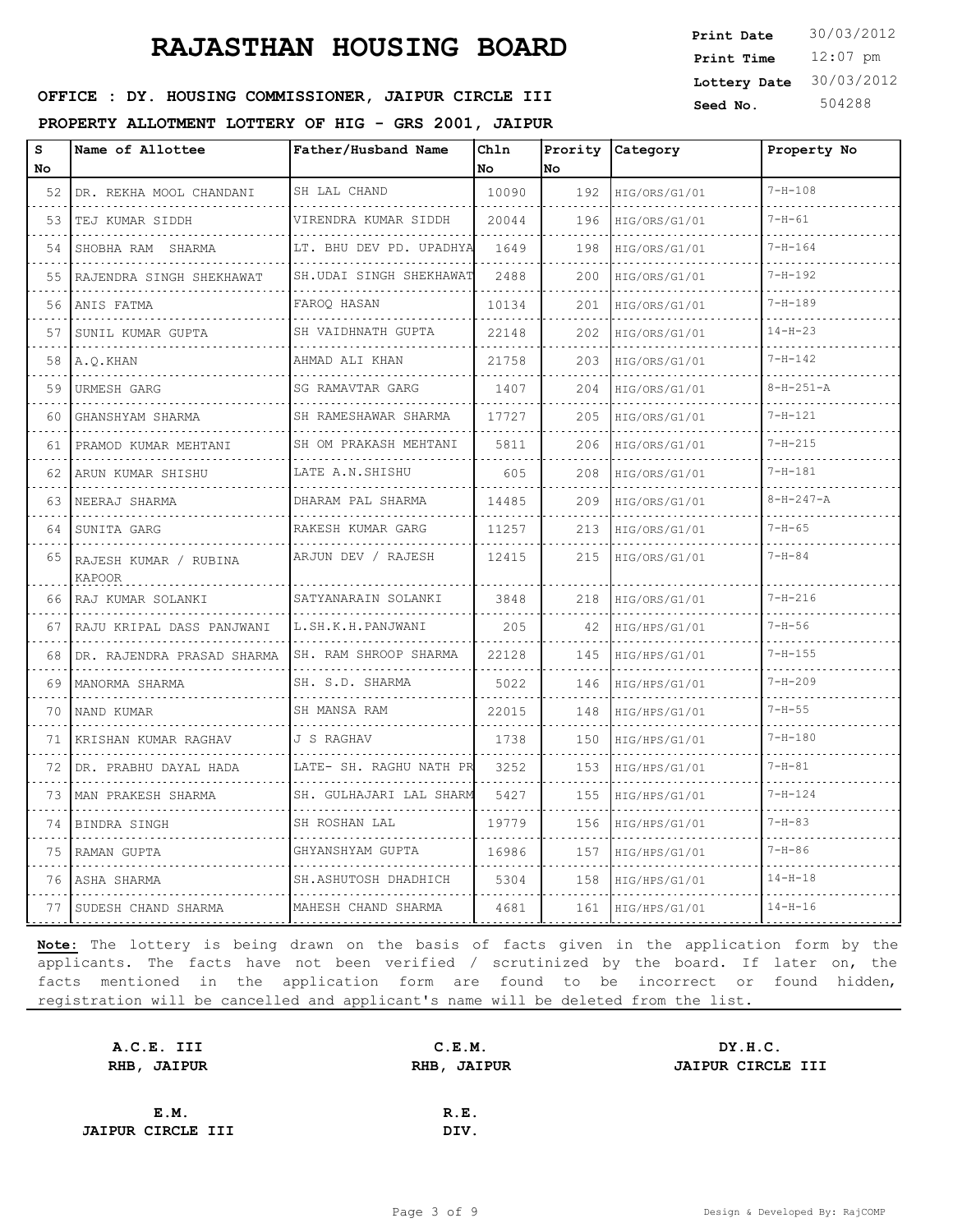12:07 pm **Print Time Print Date**  $30/03/2012$ **Lottery Date** 30/03/2012

#### **SEED OFFICE : DY. HOUSING COMMISSIONER, JAIPUR CIRCLE III** Seed No. 504288

**PROPERTY ALLOTMENT LOTTERY OF HIG - GRS 2001, JAIPUR**

| s<br>No | Name of Allottee                | Father/Husband Name               | Chln<br>No | <b>No</b> | Prority Category | Property No       |
|---------|---------------------------------|-----------------------------------|------------|-----------|------------------|-------------------|
| 78      | DR. MAHENDRA KUMAR<br>VASHISTHA | NAND KISHOR SHARMA                | 13459      | 162       | HIG/HPS/G1/01    | $7 - H - 129$     |
| 79      | RAM PHOOL MEENA                 | PANNA LAL<br>.                    | 2466       | 163       | HIG/HPS/G1/01    | $7 - H - 161$     |
| 80      | DIPESH JAIN                     | VINOD KUMAR JAIN<br>.             | 23683      | 164       | HIG/HPS/G1/01    | $7 - H - 153$     |
| 81      | SURESH CHANDAR VIJAY            | SH MOOL CHAND VIJAY               | 15574      | 165       | HIG/HPS/G1/01    | $7 - H - 74$      |
| 82      | HARI OM SHARMA<br>.             | GAYA PRASAD HARDENIYA<br>.        | 11519      | 166       | HIG/HPS/G1/01    | $7 - H - 157$     |
| 83      | GAUTAM GUPTA                    | SHANKER LAL GUPTA<br>.            | 9136       | 169       | HIG/HPS/G1/01    | $7 - H - 136$     |
| 84      | ASHOK KUMAR GUPTA               | SH GOPAL LAL GUPTA                | 13093      | 170       | HIG/HPS/G1/01    | $7 - H - 195$     |
| 85      | RINA SHARMA                     | SANJEEV SHARMA                    | 2266       | 171       | HIG/HPS/G1/01    | $7 - H - 177$     |
| 86      | JOGINDER SINGH                  | KESAR SINGH                       | 19748      | 172       | HIG/HPS/G1/01    | $14 - H - 19$     |
| 87      | GIRDHAR GOPAL SHARMA            | SH. MADAN LAL SHARMA<br>.         | 9073       | 174       | HIG/HPS/G1/01    | $7 - H - 133$     |
| 88      | ASHOK KUMAR NADHERIA            | DURGA PRASAD NADHERIA<br><u>.</u> | 15527      | 175       | HIG/HPS/G1/01    | $8 - H - 264 - A$ |
| 89      | ANIL KUMAR AIRAN                | LATE SHRI RADHE SHYAM A           | 1790       | 176       | HIG/HPS/G1/01    | $7 - H - 95$      |
| 90      | ANAND VIJAY (ER)                | SH.NAND KISHORE VIJAY             | 17235      | 179       | HIG/HPS/G1/01    | $7 - H - 127$     |
| 91      | MRADULA JAIN                    | NAVEEN KUMAR                      | 23144      | 180       | HIG/HPS/G1/01    | $7 - H - 97$      |
| 92      | SANJEEV KUMAR GUPTA<br>.        | SH.RAM NIWAS GUPTA                | 7150       | 181       | HIG/HPS/G1/01    | $7 - H - 134$     |
| 93      | SATYA NARAIN SHARMA             | UMRAV LAL SHARMA<br>.             | 12180      | 182       | HIG/HPS/G1/01    | $7 - H - 174$     |
| 94      | MAHI PAL KULHARI                | SULTAN SINGH KULHARI              | 9534       | 183       | HIG/HPS/G1/01    | $7 - H - 72$      |
| 95      | ATUL AGARWAL<br>.               | BASANT LAL AGGARWAL<br>.          | 19582      | 185       | HIG/HPS/G1/01    | $7 - H - 98$      |
| 96      | ALPA CHOUDHARY                  | BALJINDER SHARMA<br>.             | 9224       | 186       | HIG/HPS/G1/01    | $7 - H - 68$      |
| 97      | DEVENDAR KUMAR KEDAWAT          | SH RAMSAWROOP KEDAWAT<br>.        | 9007       | 189       | HIG/HPS/G1/01    | $7 - H - 207$     |
| 98      | JAYA PALIWAL                    | DINESH PALIWAL                    | 18754      | 190       | HIG/HPS/G1/01    | $7 - H - 91$      |
| 99      | RAMAN LAL                       | DURGA PRASAD                      | 2349       | 194       | HIG/HPS/G1/01    | $7 - H - 194$     |
| 100     | ARVIND KUMAR                    | JAGDISH PRASAD                    | 18354      | 196       | HIG/HPS/G1/01    | $7 - H - 199$     |
| 101     | SATYA NARAYAN SHARMA            | LT SH RAM NARAYAN SHARM           | 11132      | 197       | HIG/HPS/G1/01    | $7 - H - 178$     |
| 102     | AJAY KHUNTETA                   | S.N.KHUNTETA                      | 5350       | 199       | HIG/HPS/G1/01    | $8 - H - 263 - A$ |
| 103     | DR GIRIVER SHARAN SHARMA        | SH SATYA NARAYAN SHARMA           | 11129      | 202       | HIG/HPS/G1/01    | $7 - H - 185$     |

| A.C.E. III               | C.E.M.             | DY.H.C.           |
|--------------------------|--------------------|-------------------|
| RHB, JAIPUR              | <b>RHB, JAIPUR</b> | JAIPUR CIRCLE III |
|                          |                    |                   |
| E.M.                     | R.E.               |                   |
| <b>JAIPUR CIRCLE III</b> | DIV.               |                   |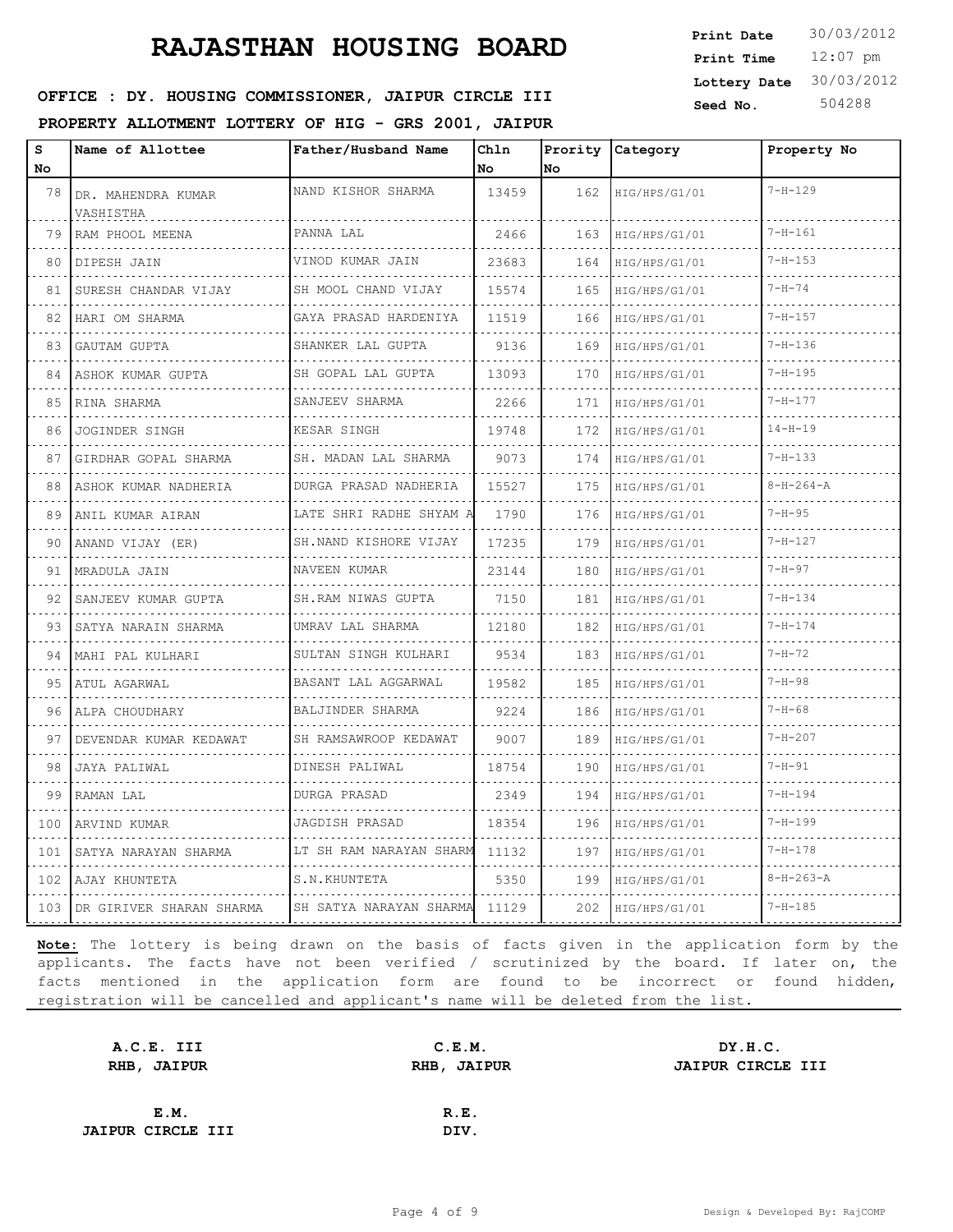12:07 pm **Print Time Print Date**  $30/03/2012$ **Lottery Date** 30/03/2012

#### **SEED OFFICE : DY. HOUSING COMMISSIONER, JAIPUR CIRCLE III** Seed No. 504288

**PROPERTY ALLOTMENT LOTTERY OF HIG - GRS 2001, JAIPUR**

| s<br>No                                                                                                                          | Name of Allottee           | Father/Husband Name     | Ch1n<br>l No | No  | Prority Category | Property No       |
|----------------------------------------------------------------------------------------------------------------------------------|----------------------------|-------------------------|--------------|-----|------------------|-------------------|
| 104                                                                                                                              | RAMESH CHAND ARORA         | LT SH NARAYAN DAS ARORA | 4647         | 205 | HIG/HPS/G1/01    | $14 - H - 22$     |
| 105                                                                                                                              | CHANDRA MOHAN AGGARWAL     | DR J L AGGARWAL         | 7621         | 207 | HIG/HPS/G1/01    | $7 - H - 120$     |
| 106                                                                                                                              | SHASHI PUROHIT             | SHARAD PUROHIT          | 20399        | 211 | HIG/HPS/G1/01    | $7 - H - 60$      |
| 107                                                                                                                              | Y.S.CHAUHAN                | M.S.CHAUHAN             | 19850        | 212 | HIG/HPS/G1/01    | $7 - H - 173$     |
| 108                                                                                                                              | BHANU VADHWANI             | HARISH VADHWANI         | 1001         | 213 | HIG/HPS/G1/01    | $14 - H - 13$     |
| 109                                                                                                                              | PRAHLAD SINGH GAHLOT       | SH KALYAN SINGH GAHLOT  | 5354         | 222 | HIG/HPS/G1/01    | $8 - H - 268 - A$ |
| 110                                                                                                                              | SANJEEV KUMAR              | LATE SH SOHAN LAL       | 21359        | 223 | HIG/HPS/G1/01    | $7 - H - 117$     |
| 111                                                                                                                              | SANDEEP CHAUHAN            | SH.R.S. CHAUHAN         | 2125         | 225 | HIG/HPS/G1/01    | $7 - H - 165$     |
| 112                                                                                                                              | SUNITA GERA                | C.L. GERA               | 19711        | 226 | HIG/HPS/G1/01    | $8 - H - 256 - A$ |
| 113                                                                                                                              | RADHE SHYAM SHARMA         | SHRI KEHARI SINGH       | 12236        | 227 | HIG/HPS/G1/01    | $14 - H - 21$     |
| 114                                                                                                                              | VINITA CHOUDHARY           | LAXMAN POONIA           | 11007        | 228 | HIG/HPS/G1/01    | $7 - H - 79$      |
| 115                                                                                                                              | RAMESH CHAND GUPTA         | KIRODI LAL GUPTA        | 22165        | 232 | HIG/HPS/G1/01    | $7 - H - 149$     |
| 116                                                                                                                              | ARPAN ANAND                | .<br>SHRI P.P.ANAND     | 13923        | 234 | HIG/HPS/G1/01    | $7 - H - 184$     |
| 117                                                                                                                              | RAMCHANDRA POONIA          | P R POONIA              | 21495        | 235 | HIG/HPS/G1/01    | $7 - H - 89$      |
| 118                                                                                                                              | DR. SHEELA AGRAWAL         | DR. RAJESH GUPTA        | 1752         | 236 | HIG/HPS/G1/01    | $7 - H - 169$     |
| 119                                                                                                                              | DILIP KUMAR JAIN           | VIMAL CHAND JAIN        | 16683        | 237 | HIG/HPS/G1/01    | $7 - H - 187$     |
| 120                                                                                                                              | PRAHLAD KUMAR GUPTA        | SH KEDAR LAL GUPTA      | 14852        | 239 | HIG/HPS/G1/01    | $7 - H - 69$      |
| $\sim$ $\sim$ $\sim$ $\sim$<br>121                                                                                               | DR. SUBHASH CHAND BANSAL   | SH. DWARKA PARASAD GUPT | 18661        | 240 | HIG/HPS/G1/01    | $7 - H - 71$      |
| .<br>122                                                                                                                         | SHIV KUMAR SHARMA          | LT. SH RAMESH CHND SHAR | 1903         | 246 | HIG/HPS/G1/01    | $7 - H - 167$     |
| 123                                                                                                                              | PRABHU DAYAL GUPTA         | SH KISHORI LAL GUPTA    | 22114        | 247 | HIG/HPS/G1/01    | $7 - H - 96$      |
| $- - - -$<br>124                                                                                                                 | REENA JOLLY                | SH ARVIND JOLLY         | 19397        | 250 | HIG/HPS/G1/01    | $7 - H - 146$     |
| $  -$<br>125                                                                                                                     | MOHAN LAL SHARMA           | SH BHAGWAN SAHAY SHARMA | 5225         | 253 | HIG/HPS/G1/01    | $14 - H - 27$     |
| 126                                                                                                                              | VINOD KUMAR JAIN           | JAYANTI PRASAD          | 21417        | 254 | HIG/HPS/G1/01    | $8 - H - 261 - A$ |
| $\frac{1}{2} \left( \frac{1}{2} \right) \left( \frac{1}{2} \right) \left( \frac{1}{2} \right) \left( \frac{1}{2} \right)$<br>127 | HARISH KUMAR CHABDA        | PREM DAS CHABRA         | 12130        | 258 | HIG/HPS/G1/01    | $7 - H - 94$      |
| $\sim$<br>128                                                                                                                    | .<br>PREM PRAKESH VADHWANI | JHANGI RAM              | 10935        | 259 | HIG/HPS/G1/01    | $7 - H - 168$     |
| 129                                                                                                                              | RAJENDRA KUMAR SHARMA      | SH BHAGWAN RAM SHARMA   | 10990        | 261 | HIG/HPS/G1/01    | $7 - H - 139$     |

| A.C.E. III               | C.E.M. | DY.H.C.                  |
|--------------------------|--------|--------------------------|
| RHB, JAIPUR              |        | <b>JAIPUR CIRCLE III</b> |
|                          |        |                          |
| E.M.                     | R.E.   |                          |
| <b>JAIPUR CIRCLE III</b> | DIV.   |                          |
|                          |        | RHB, JAIPUR              |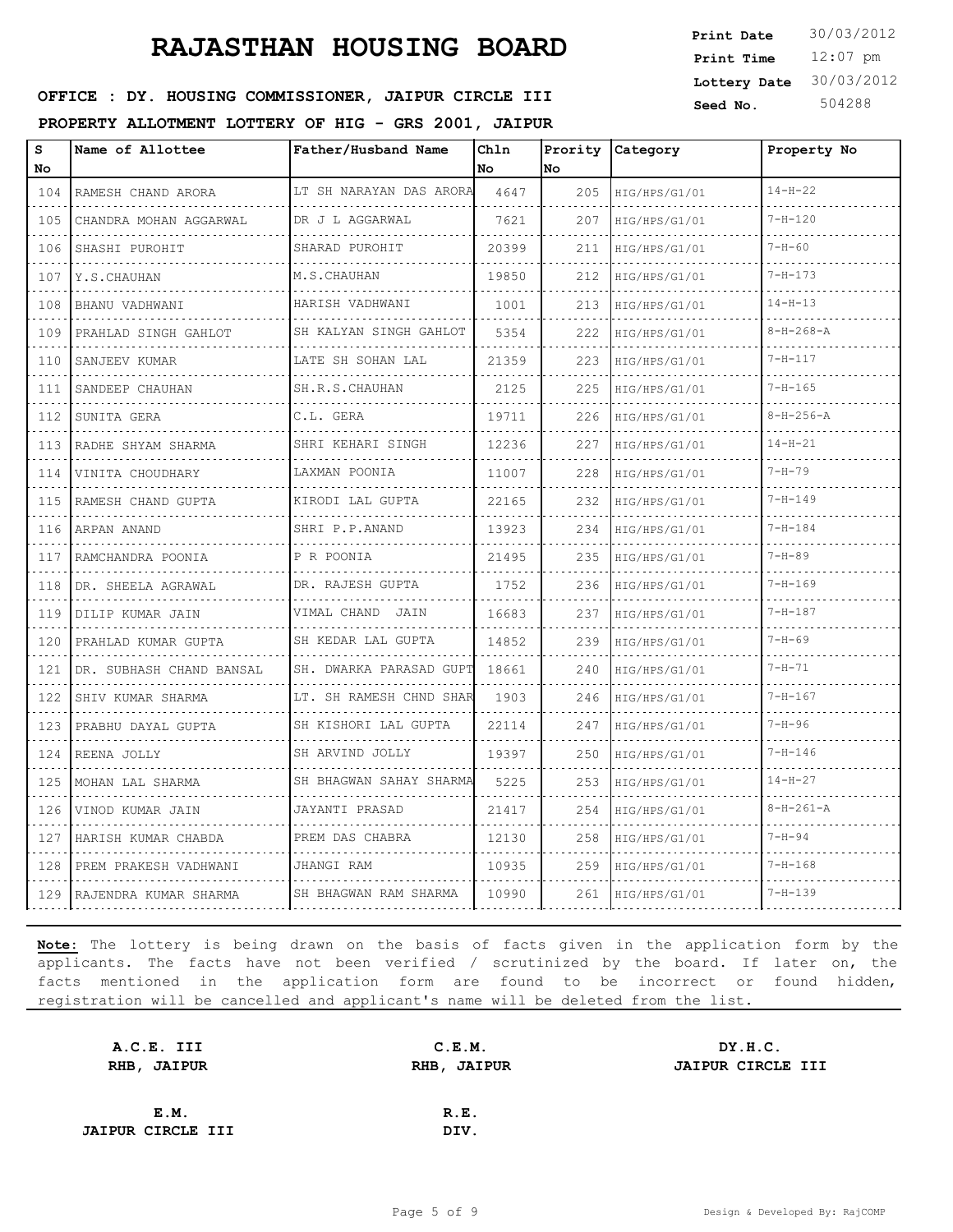12:07 pm **Print Time Print Date**  $30/03/2012$ **Lottery Date** 30/03/2012

#### **SEED OFFICE : DY. HOUSING COMMISSIONER, JAIPUR CIRCLE III** Seed No. 504288

**PROPERTY ALLOTMENT LOTTERY OF HIG - GRS 2001, JAIPUR**

| s<br>No | Name of Allottee           | Father/Husband Name     | Chln<br>No. | No  | Prority Category | Property No       |
|---------|----------------------------|-------------------------|-------------|-----|------------------|-------------------|
| 130     | NAVEEN KUMAR SINGHAL       | LACHI LAL GUPTA         | 4008        | 264 | HIG/HPS/G1/01    | $14 - H - 25$     |
| 131     | SHIV KUMAR SHARMA          | BADRI PRASAD SHARMA     | 23452       | 266 | HIG/HPS/G1/01    | $7 - H - 145$     |
| 132     | PRAVEEN GOYAL              | HANUMAN PRASAD GOYAL    | 10834       | 267 | HIG/HPS/G1/01    | $7 - H - 57$      |
| 133     | DR. VIJAY MITTAL           | SH SOHAN LAL GUPTA      | 6725        | 269 | HIG/HPS/G1/01    | $7 - H - 214$     |
| 134     | PRABHTI LAL VERMA          | SH. SHRI RAM            | 3675        | 19  | HIG/ORS/G4/01    | $7 - H - 143$     |
| 135     | MAHESH CHAND KHITOLIA      | SH PHOOL SINGH KHITOLIY | 15366       | 20  | HIG/ORS/G4/01    | $7 - H - 201$     |
| 136     | .<br>MAHENDAR KUMAR CHAWLA | CHANDU CHAWLA           | 12809       | 26  | HIG/ORS/G4/01    | $7 - H - 206$     |
| 137     | PRAKASH CHAND JATAV        | NARAIN LAL JATAV        | 15646       | 27  | HIG/ORS/G4/01    | $7 - H - 182$     |
| 138     | ISHWAR CHAND SHERAWAT      | SHRI LADU RAM           | 2253        | 28  | HIG/ORS/G4/01    | $7 - H - 208$     |
| 139     | .<br>KUNDAN MAL BAGARI     | SH RAM KAWAR BAGARI     | 11099       | 29  | HIG/ORS/G4/01    | $14 - H - 24$     |
| 140     | DINESH CHANDAR NIMESH      | SH SOHAN LAL NIMESH     | 10949       | 30  | HIG/ORS/G4/01    | $7 - H - 166$     |
| 141     | PRATEEK MAHAVAR            | SHRI PRABHUDAYAL MAHAVA | 20902       | 31  | HIG/ORS/G4/01    | $7 - H - 100$     |
| 142     | DARSHAN KOUR               | SHRI PREM CHAND         | 12723       | 33  | HIG/ORS/G4/01    | $7 - H - 188$     |
| 143     | RAM AVTAR GOTHWAL          | MAM CHAND               | 6996        | 35  | HIG/ORS/G4/01    | $7 - H - 118$     |
| 144     | RUPESH KUMAR CHAWLA        | SH RAM KARAN CHAWLA     | 17423       | 39  | HIG/ORS/G4/01    | $14 - H - 11$     |
| 145     | RAM GOPAL VERMA            | MORA RAM                | 17002       | 41  | HIG/ORS/G4/01    | $7 - H - 138$     |
| 146     | SURAJ MAL KOLI             | LT SH DAYA CHAND KOLI   | 13758       | 43  | HIG/ORS/G4/01    | $8 - H - 260 - A$ |
| 147     | GHEESA RAM                 | SH MOOL CHAND           | 21572       | 44  | HIG/ORS/G4/01    | $7 - H - 125$     |
| 148     | SUMITRA KHICHI             | HANUMAN SHYAY DAYMA     | 22986       | 45  | HIG/ORS/G4/01    | $7 - H - 160$     |
| 149     | MOTI LAL RAWAT             | NET RAM RAWAT           | 6625        | 46  | HIG/ORS/G4/01    | $7 - H - 128$     |
| 150     | K R MUNDUTIYA              | K L MUNDUTIYA           | 7923        | 23  | HIG/HPS/G4/01    | $7 - H - 122$     |
| 151     | B.L.TEJASVI                | G.R.TEJASVI             | 21368       | 24  | HIG/HPS/G4/01    | $7 - H - 137$     |
| 152     | DR. DHARMENDRA MANDARWAL   | SH.LAXMAN PRASAD MANDAR | 18900       | 25  | HIG/HPS/G4/01    | $7 - H - 158$     |
| 153     | GANPAT LAL VERMA           | KAJOR MAL               | 11066       | 26  | HIG/HPS/G4/01    | $14 - H - 26$     |
| 154     | MADHURENDRA MANDERWAL      | SH.LAXMAN PRASAD MANDER | 18886       | 27  | HIG/HPS/G4/01    | $7 - H - 170$     |
| 155     | BHORI LAL BAIRWA           | LT. SH SHAWAL RAM BAIRW | 16823       | 29  | HIG/HPS/G4/01    | $7 - H - 103$     |

| A.C.E. III               | C.E.M.      | DY.H.C.                  |
|--------------------------|-------------|--------------------------|
| RHB, JAIPUR              | RHB, JAIPUR | <b>JAIPUR CIRCLE III</b> |
|                          |             |                          |
| E.M.                     | R.E.        |                          |
| <b>JAIPUR CIRCLE III</b> | DIV.        |                          |
|                          |             |                          |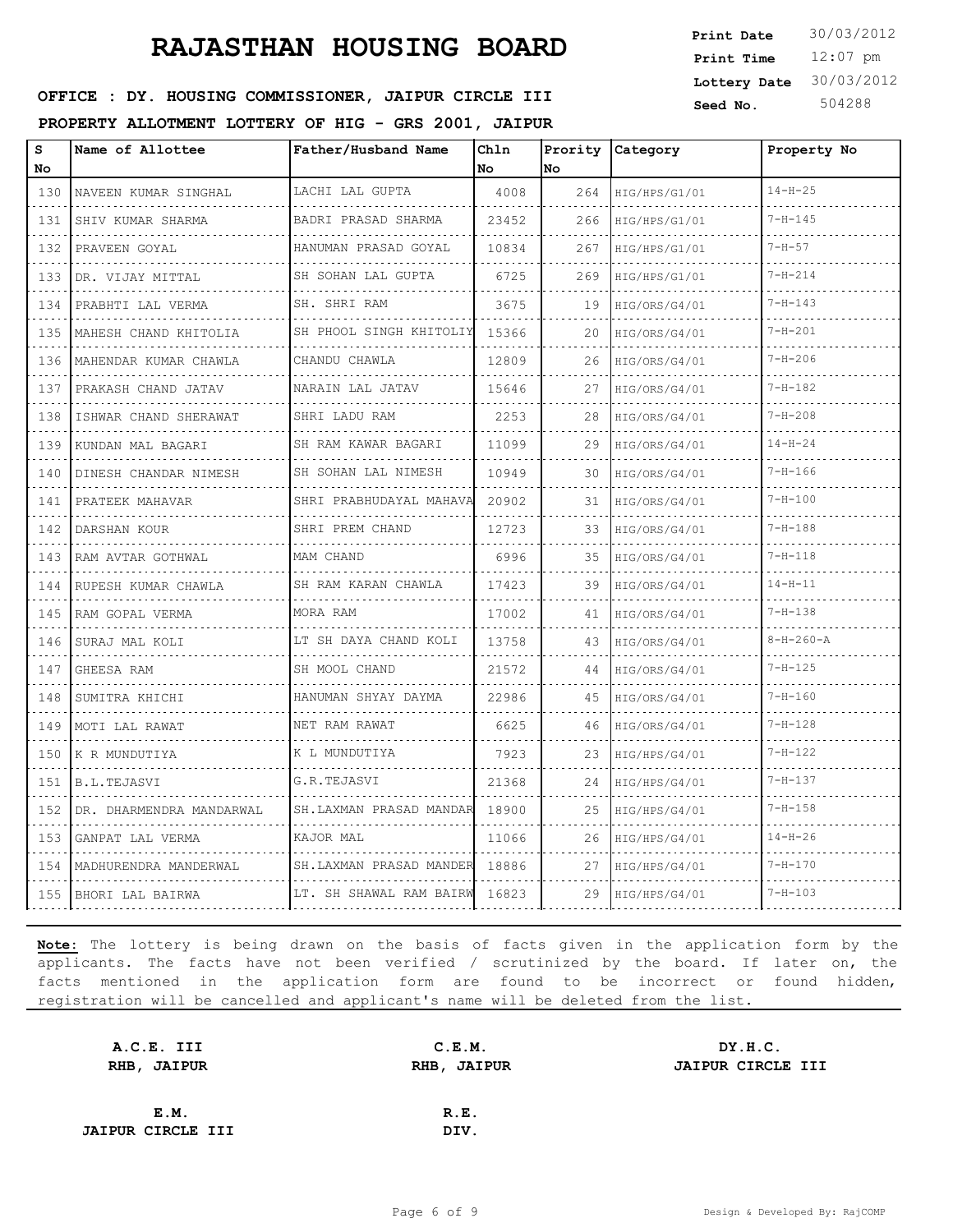# **RAJASTHAN HOUSING BOARD Print Date** 30/03/2012

**SEED OFFICE : DY. HOUSING COMMISSIONER, JAIPUR CIRCLE III** Seed No. 504288

**PROPERTY ALLOTMENT LOTTERY OF HIG - GRS 2001, JAIPUR**

| s<br>No        | Name of Allottee         | Father/Husband Name     | Chln<br>No | Prority<br>No | Category       | Property No       |
|----------------|--------------------------|-------------------------|------------|---------------|----------------|-------------------|
| 156            | SHYAM LAL BAIRWA         | SH.MISHRI LAL BAIWA     | 2513       | 32            | HIG/HPS/G4/01  | $7 - H - 179$     |
| 157            | ASHOK KUMAR MADHUKAR     | SH. C. LAL              | 1100       | 33            | HIG/HPS/G4/01  | $7 - H - 70$      |
| 158            | SURESH CHAND             | CHIMAN LAL              | 3428       | 36            | HIG/HPS/G4/01  | $7 - H - 130$     |
| 159            | MAHAVEER PRASAD          | LALA RAM                | 5735       | 37            | HIG/HPS/G4/01  | $14 - H - 8$      |
| 160            | ASHOK NAGAR              | SH KESHAV DEV NAGAR     | 12826      | 44            | HIG/HPS/G4/01  | $14 - H - 17$     |
| 161            | RAM SAWROOP KHATIK       | SH PURAN MAL            | 12051      | 45            | HIG/HPS/G4/01  | $7 - H - 64$      |
| 162            | POORAN DEVI MEENA        | CHHOTU RAM MEENA        | 9189       | 48            | HIG/HPS/G4/01  | $7 - H - 193$     |
| 163            | DAULATRAM NIRWAN         | LT.SH.DHANNALAL NIRWAN  | 11317      | 49            | HIG/HPS/G4/01  | $7 - H - 104$     |
| 164            | SURESH KUMAR KHINCHI     | SH PARAS RAM KHINCHI    | 15266      | 50            | HIG/HPS/G4/01  | $7 - H - 203$     |
| 165            | RAJVIR SINGH             | SH. PANNA LAL           | 19292      | 51            | HIG/HPS/G4/01  | $7 - H - 140$     |
| 166            | MUKAND SINGH             | LATE SH JODHA RAM JI    | 21777      | 53            | HIG/HPS/G4/01  | $7 - H - 213$     |
| 167            | RAJENDRA BHADUR SINGH    | CHUNNI LAL              | 22064      | 56            | HIG/HPS/G4/01  | $7 - H - 200$     |
| 168            | NARENDRA D SHARMA        | SH DEVDAT SHARMA        | 10785      | 10            | HIG/HPS/G7/01  | $7 - H - 99$      |
| 169            | GHANSHYAM MEENA<br>.     | BAL CHAND MEENA         | 16855      | 15            | HIG/ORS/G11/01 | $8 - H - 266 - A$ |
| 170            | <b>GOPAL SINGH MEENA</b> | MEGHRAM MEENA           | 10780      | 20            | HIG/ORS/G11/01 | $7 - H - 62$      |
| 171            | BHOMA RAM MEENA          | SH SUNDA RAN MEENA      | 15073      | 21            | HIG/ORS/G11/01 | $7 - H - 144$     |
| 172            | KALYAN PRASAD MEENA      | SH PRABHU LAL MEENA     | 12864      | 22            | HIG/ORS/G11/01 | $8 - H - 249 - A$ |
| 173            | RAM PRASAD MEENA         | RAM LAL MEENA           | 5661       | 23            | HIG/ORS/G11/01 | $14 - H - 29$     |
| 174<br>$- - -$ | SOHAN LAL MEENA          | SH.JORA RAM MEENA<br>.  | 11911      | 25            | HIG/ORS/G11/01 | $14 - H - 9$      |
| 175            | SAJAN LAL MEENA<br>.     | NARAYAN LAL MEENA<br>.  | 9049       | 26            | HIG/ORS/G11/01 | $7 - H - 151$     |
| 176            | ROOP LAL MEENA           | BERU LAL MEENA          | 12863      | 27            | HIG/ORS/G11/01 | $7 - H - 205$     |
| 177<br>22 L J  | SOHAN LAL MEENA          | LT.SH.GOVIND NARAIN MEE | 20958      | 28            | HIG/ORS/G11/01 | $7 - H - 126$     |
| 178            | MEENAKSHI CHHOLAK<br>.   | DR KAMLESH CHHOLAK<br>. | 15007      | 30            | HIG/ORS/G11/01 | $7 - H - 123$     |
| 179            | SH. KULDEEP SINGH        | LATE SH. MANI RAM MEENA | 6621       | 34            | HIG/ORS/G11/01 | $7 - H - 131$     |
| 180            | RAMAVATAR MEENA          | RAM SAHAYA MEENA        | 12237      | 36            | HIG/ORS/G11/01 | $7 - H - 116$     |
| 181            | MAUSARYA MEENA           | SH. MANGILAL MEENA      | 1932       | 39            | HIG/ORS/G11/01 | $7 - H - 119$     |

**Note:** The lottery is being drawn on the basis of facts given in the application form by the applicants. The facts have not been verified / scrutinized by the board. If later on, the facts mentioned in the application form are found to be incorrect or found hidden, registration will be cancelled and applicant's name will be deleted from the list.

| C.E.M.      | DY.H.C.                  |
|-------------|--------------------------|
| RHB, JAIPUR | <b>JAIPUR CIRCLE III</b> |
|             |                          |
| R.E.        |                          |
| DIV.        |                          |
|             |                          |

12:07 pm **Print Time Print Date Lottery Date** 30/03/2012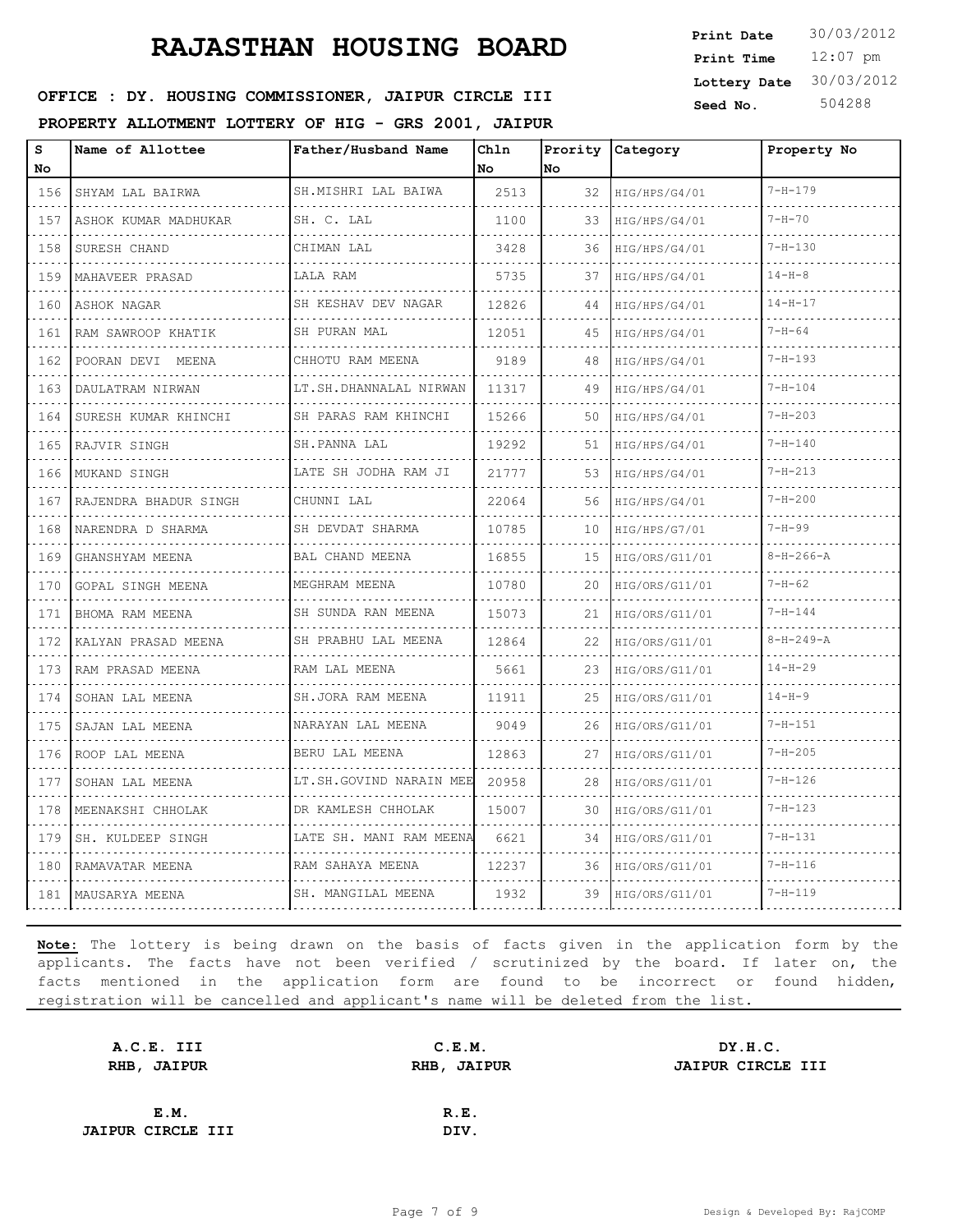**SEED OFFICE : DY. HOUSING COMMISSIONER, JAIPUR CIRCLE III** Seed No. 504288

**PROPERTY ALLOTMENT LOTTERY OF HIG - GRS 2001, JAIPUR**

| Print Date   | 30/03/2012 |
|--------------|------------|
| Print Time   | $12:07$ pm |
| Lottery Date | 30/03/2012 |
| Seed No      | 504288     |

| s<br>No                            | Name of Allottee      | Father/Husband Name    | Chln<br>No | lNo | Prority Category | Property No       |
|------------------------------------|-----------------------|------------------------|------------|-----|------------------|-------------------|
| 182                                | PAYRE LAL MEENA       | SH SRIMAN LAL MEENA    | 4679       | 16  | HIG/HPS/G11/01   | $7 - H - 190$     |
| 183                                | ADISHWAR MEENA        | <b>JATASHANKER</b>     | 10201      | 18  | HIG/HPS/G11/01   | $7 - H - 87$      |
| 184                                | VISH RAM MEENA        | M L MEENA              | 14055      | 19  | HIG/HPS/G11/01   | $8 - H - 262 - A$ |
| 185                                | LALU LAL MEENA        | JAINARIYAN MEENA       | 3966       | 20  | HIG/HPS/G11/01   | $7 - H - 132$     |
| 186                                | R.K. MEENA            | SH. LAXMAN MEENA       | 18222      | 25  | HIG/HPS/G11/01   | $7 - H - 76$      |
| 187                                | CHHOTE LAL MEENA      | .<br>SHRIMAN LAL MEENA | 1955       | 29  | HIG/HPS/G11/01   | $7 - H - 156$     |
| 188                                | KAILASH CHAND MEENA   | SH.H R MEENA           | 12876      | 31  | HIG/HPS/G11/01   | $8 - H - 252 - A$ |
| 189                                | GORDHAN LAL MEENA     | L.SH.RAM KISHAN MEENA  | 1410       | 33  | HIG/HPS/G11/01   | $7 - H - 212$     |
| $\sim$ $\sim$ $\sim$ $\sim$<br>190 | BHEEKA RAM MEENA      | ROOP NARAIN MEENA      | 18578      | 34  | HIG/HPS/G11/01   | $7 - H - 82$      |
| 191                                | GOPAL LAL MEENA       | SYOSI RAM MEENA        | 22271      | 35  | HIG/HPS/G11/01   | $7 - H - 80$      |
| 192                                | ARBI MEENA            | .<br>DR. P.D. MEENA    | 2758       | 37  | HIG/HPS/G11/01   | $7 - H - 150$     |
| 193                                | KAJOD MAL MEENA       | JANSI LAL MEENA        | 19700      | 39  | HIG/HPS/G11/01   | $7 - H - 204$     |
| 194                                | AMER SINGH MEENA      | RAM RATAN MEENA        | 10781      | 49  | HIG/HPS/G11/01   | $7 - H - 102$     |
| 195                                | <b>BABU LAL MEENA</b> | SH NARAYAN MEENA       | 18411      | 51  | HIG/HPS/G11/01   | $7 - H - 109$     |
| 196                                | KAMAL KUMAR MEENA     | RAM CHARAN MEENA<br>.  | 21181      | 54  | HIG/HPS/G11/01   | $7 - H - 93$      |
| 197                                | JAGDISH PRASAD MEENA  | SH.THANDI RAM MEENA    | 8290       | 55  | HIG/HPS/G11/01   | $7 - H - 113$     |
| 198                                | SARDAR SINGH MEENA    | RAM PRASAD MEENA       | 1891       | 56  | HIG/HPS/G11/01   | $7 - H - 171$     |
| 199                                | JEEVAN LAL MEENA      | NATHU SINGH MEENA      | 17323      | 57  | HIG/HPS/G11/01   | $7 - H - 191$     |
| 200                                | RAMAVATAR MEENA       | SH.THANDI RAM MEENA    | 8289       | 58  | HIG/HPS/G11/01   | $7 - H - 105$     |
| 201                                | THANDI RAM MEENA      | SH.KISHAN LAL          | 8274       | 59  | HIG/HPS/G11/01   | $8 - H - 253 - A$ |
| 202                                | KANHAIYA LAL MEENA    | SH.R P MEENA           | 18515      | 60  | HIG/HPS/G11/01   | $8 - H - 265 - A$ |
| 203                                | DR SIDDHARTHA VERMA   | G L VERMA              | 10149      | 63  | HIG/HPS/G11/01   | $8 - H - 257 - A$ |
| 204                                | BANWARI LAL MENAWAT   | KUNG LAL MEENA         | 19484      | 65  | HIG/HPS/G11/01   | $7 - H - 202$     |
| 205                                | DHARA SINGH MEENA     | RAJ PAL MEENA          | 15317      | 67  | HIG/HPS/G11/01   | $7 - H - 210$     |
| 206                                | GANGA RAM MEENA       | R L MEENA              | 15114      | 70  | HIG/HPS/G11/01   | $8 - H - 258 - A$ |
|                                    |                       |                        |            |     |                  |                   |

**List of remaining houses (0):** 

| A.C.E. III               | C.E.M.      | DY.H.C.                  |
|--------------------------|-------------|--------------------------|
| RHB, JAIPUR              | RHB, JAIPUR | <b>JAIPUR CIRCLE III</b> |
|                          |             |                          |
| E.M.                     | R.E.        |                          |
| <b>JAIPUR CIRCLE III</b> | DIV.        |                          |